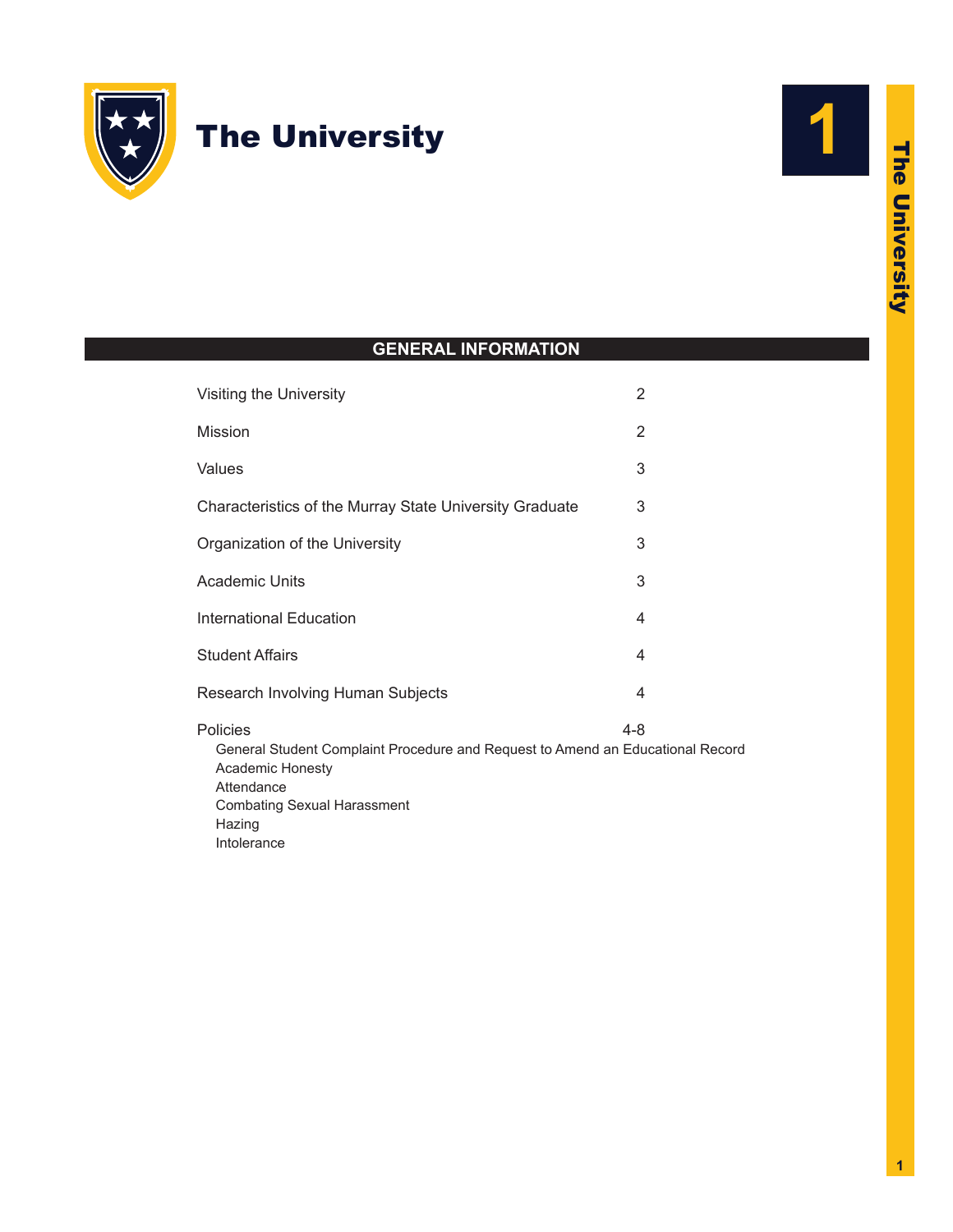

*To build on our reputation as one of the best student-centered, comprehensive universities in the nation.*

For 95 years, Murray State University has been the cornerstone of higher education in the western end of the Commonwealth, providing economic development, cultural experience, fine art, knowledge, and tradition to the people and businesses of this region. The University has grown to an enrollment of over 10,000 since its foundation in 1922, welcoming students from the service region, across the United States, and more than 50 countries to an inclusive campus abounding with opportunity and rich experiences...*hope, endeavour, and achievement*.

Murray State's excellence through academic programs, quality faculty, innovative student initiatives, characteristic facilities, and dedicated staff has resulted in continuous accreditation by the Southern Association of Colleges and Schools Commission on Colleges (SACSCOC) since 1928, and most recently achieved a perfect review—a goal which institutions strive to achieve. Individual program accreditations have also been awarded in art, chemistry, civil engineering technology programs, communication disorders, counseling, dietetics, engineering physics, journalism and mass communications, music, nursing, occupational safety and health, school administration, social work, speech-language pathology, teacher education, and veterinary technology, as well as several business programs.

Murray State University has a commitment to extend its educational programs throughout the region. Off-campus courses are available at a number of sites including Fort Campbell, Henderson, Hopkinsville, Madisonville, and Paducah. In addition to teaching courses on-site at these locations, the university provides a variety of distance learning alternatives for students who may not be able to attend classes on the main campus.

The international dimension of the university's offerings include summer study-abroad programs in several countries and direct exchange programs for students and faculty with universities on five continents — Africa, Asia, Australia, Central America and Europe. On campus, the English as a Second Language program prepares nonnative speakers of English for full-time study and for future professional careers.

The university's main campus is in Murray, a city of over 17,000 and the winner of the designation, "Friendliest Small Town in America" from Rand McNally and *USA Today*. Being in the renowned lake region of far west Kentucky, Murray offers the faculty, staff, and students a wealth of opportunity to enjoy the outdoors. Land Between the Lakes, a national recreation area situated between Kentucky and Barkley lakes, is a 20-minute drive from campus and there are four of the finest state parks in Kentucky within an hour of the city.

The main campus comprises over 74 major buildings, including classroom and office buildings and two libraries. The Waterfield Library houses the circulating collection, reference sources, government documents, microforms and periodicals. The historic Pogue Library contains special materials relating to the history and culture of west Kentucky and the region.

Noteable campus facilities also beneficial to this region and beyond include:

• The Arboretum, located on a 10-acre section of Murray State's Pullen farm, offering a fully accessible horticultural display for educational and regional use ranging from open prairie to display and community gardens. A functional educational pavilion/outdoor

classroom is available for use by MSU or community groups.

- The CFSB Center, Lovett Auditorium, and the Robert F. Johnson Theatre serve as venues for musical and theatre productions, concerts, and lectures.
- The Price Doyle Fine Arts Center, offering excellent facilities for fine arts programming and featuring year-round art exhibitions, a variety of musical performances, and a season of full-scale theatre productions.
- Listed with the National Registry of Historic Sites, the Wrather West Kentucky Museum, offers programs, exhibits and collections of west Kentucky history, as well as, traveling exhibits.

Four agricultural laboratory/research farms totalling 571 acres, an animal health technology facility, and the Wm. "Bill" Cherry Agricultural Exposition Center are all within a mile of campus. Regional veterinarians and animal owners benefit from the animal disease diagnostic services provided at the new Breathitt Veterinary Center in nearby Hopkinsville, Kentucky; in addition, animal health technology students receive instruction, conduct research, and perform field service investigations at the accredited facility.

Celebrating 95 years of service, Murray State University's mission focuses on undergraduate, graduate, and professional instruction as well as enhancement of the educational, economic, and cultural opportunities of the people of west Kentucky.

#### **Visiting the University**

Murray State encourages and welcomes visitors to campus. Visitors have the opportunity to meet with an admission counselor, tour campus, and meet with faculty in their areas of interest. You may schedule your campus visit on line at [www.murraystate.edu/cam](www.murraystate.edu/campus/planvisit )[pus/planvisit](www.murraystate.edu/campus/planvisit ) or by calling the Office of Recruitment at 800-272-4678 ext. 2. During the fall and spring semesters, office hours are 8:00 a.m. to 4:30 p.m. (CST) Monday through Friday, and at 10:00 a.m. on selected Saturdays. Office hours vary during summer sessions and holidays.

#### **Mission**

Murray State University places our highest priority on student learning and excellent teaching, blending the range of educational opportunities often experienced at research institutions with the nurturing student-teacher interactions usually found at smaller universities. We offer relevant undergraduate and graduate degree programs with core studies in the liberal arts and sciences, leading to degrees from certificates to advanced practice doctorates that prepare students for success. Through effective and creative teaching, the opportunity to apply knowledge and skills to real-world situations, and academic and student support services, our quality faculty and staff foster student growth in knowledge, critical inquiry, and innovative thinking. As a public comprehensive university dedicated to diversity, global awareness, and intellectual curiosity, we actively engage students, faculty, staff, and the community in collaborative scholarship, creative activity, and research. We invest in our communities through thoughtful public service in our 18-county service region and beyond. Our uniqueness arises from our combination of academic excellence, welcoming atmosphere, and dedication to student success through mentored, real-world learning opportunities in an open-minded and supportive learning environment.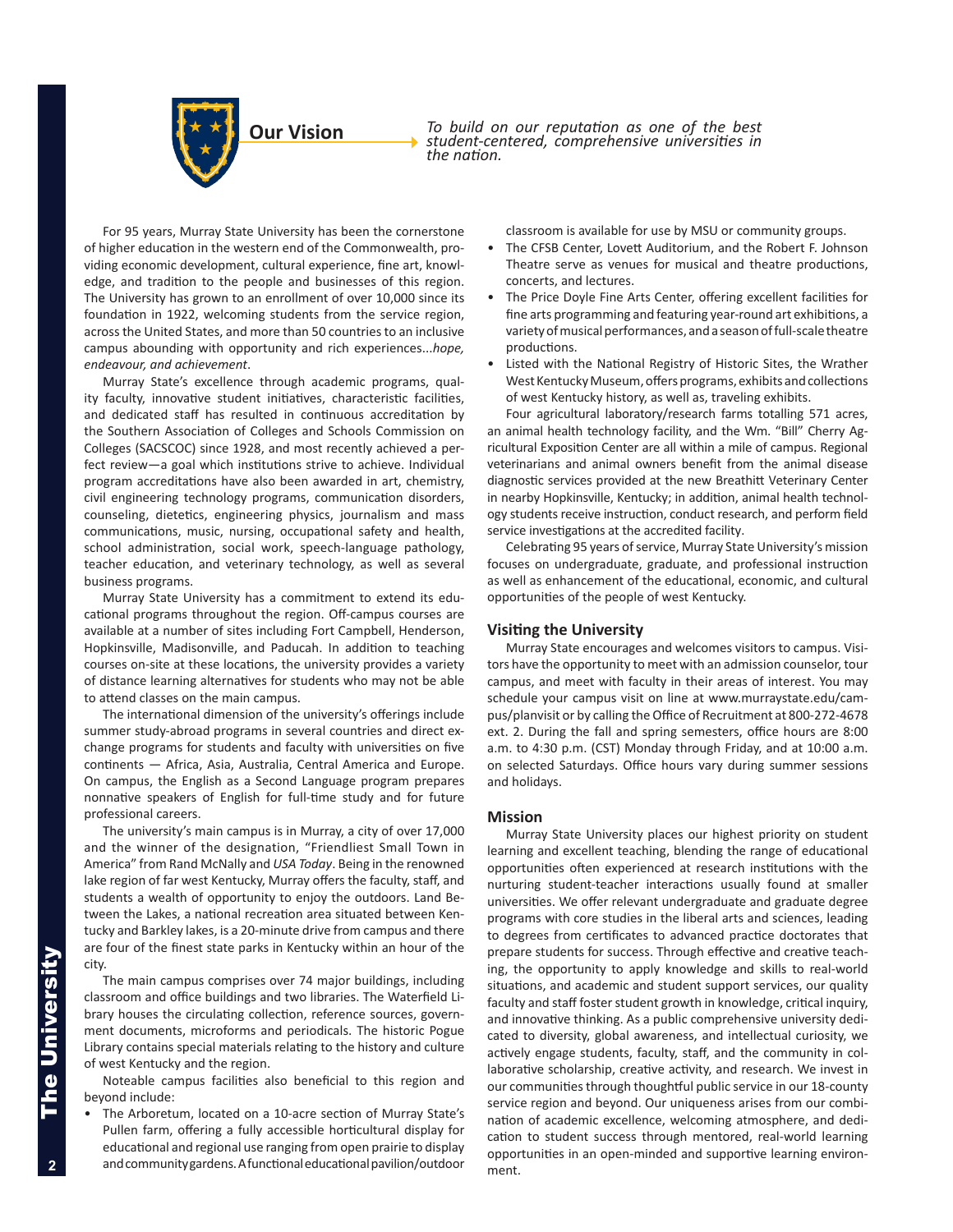# **Values**

#### **• Accessibility**

Murray State values broad, equal, and affordable educational access for all.

*•* **Academic Freedom**

Murray State values the generation and free exchange of ideas in a peaceful and orderly environment that encourages communication and the resolution of differences.

*•* **Accountability**

Murray State values a comprehensive accountability system through outcomes assessment and institutional effectiveness, supporting our primary mission as a university.

#### *•* **Diversity**

Murray State values attracting, developing, and maintaining a diverse, high-quality faculty, staff, and student body.

#### *•* **Excellence**

Murray State values a sustained commitment to teaching, research, and service excellence.

*•* **Integrity**

Murray State values an environment that demands high levels of professional and academic ethics.

#### *•* **Nurturing Environment**

Murray State values a safe, friendly, and supportive campus and community environment.

*•* **Shared Governance**

Murray State values a culture of shared governance, open communication, and understanding among administration, faculty, staff, and students.

*•* **Student-Centered Learning**

Murray State values an environment that fosters the engagement of the student in the learning process both in and beyond the classroom.

#### **Characteristics of the Murray State University Graduate**

The excellence of a university's baccalaureate program is ultimately best demonstrated by the qualities, characteristics, and performance of its graduates. Murray State University sets as its goal a baccalaureate experience that ensures graduates who:

**I.** Engage in mature, independent, and creative thought and express that thought effectively in oral and written communication;

**II.** Understand and apply the critical and scientific methodologies that academic disciplines employ to discover knowledge and ascertain its validity;

**III.** Apply sound standards of information gathering, analysis, and evaluation to reach logical decisions;

**IV.** Understand the roles and applications of science and technology in the solution of the problems of a changing world;

**V.** Demonstrate a critical understanding of the world's historical, literary, philosophical, and artistic traditions;

**VI.** Understand the dynamics of cultural diversity, of competing economic and political systems, and of complex moral and ethical issues;

**VII.** Understand the importance of and engage in ethical behavior and responsible citizenship;

**VIII.** Understand the importance of the behaviors necessary to maintain a healthy lifestyle;

**IX.** Demonstrate mastery of a chosen field of study; and

**X.** Value intellectual pursuit and continuous learning in a changing world.

# **Organization of the University**

The government of the university is vested in the Board of Regents of Murray State University, a corporate body established by statute and enjoying all immunities, rights, privileges and franchises of an educational governing body.

The president serves as the chief executive officer of the university and as such is ultimately responsible to the Board of Regents for all matters pertaining to the institution. The president reports directly to the board.

Following the organizational structure established by the Board of Regents, responsibility for most operational units of the university is divided between four executive officers who report to the president: the provost and vice president for academic affairs, the vice president for finance and administrative services, the vice president for university advancement, and the vice president for student affairs. These four vice presidents serve as the president's management team, advising the president on the operation of the university, making recommendations on the establishment of administrative policy, and executing responsibilities, both individually and collectively, within the university governance system. The vice president for academic affairs is the senior vice president.

# **Academic Units**

Murray State University is comprised of four colleges and two schools. The colleges are Business; Education and Human Services; Humanities and Fine Arts; and Science, Engineering and Technology. The School of Agriculture and the School of Nursing and Health Professions complete the academic structure. Students are offered unique programs of human endeavor with interdisciplinary study to provide a broad educational perspective.

The Arthur J. Bauernfeind College of Business offers programs in accounting, advertising, business administration, computer science, economics, economic development, finance, graphic communications management, information systems, journalism, logistics and supply chain management, management, marketing, mass communications, organizational communication, public relations, telecommunications systems management, and television production.

The College of Education and Human Services offers programs in career and technical education, communication disorders, criminal justice, education administration, elementary education, health and physical education, human development and leadership, interdisciplinary early childhood education, learning and behavior disorders, library media, middle school education, nonprofit leadership studies, postsecondary education, reading and writing, school counseling, secondary education, social work, special education, speech-language pathology, and teacher education and professional development. The college also offers an Ed.D. in P-20 and Community Leadership.

The College of Humanities and Fine Arts offers programs in art, creative writing, English, French, German, history, international studies, Japanese, liberal arts, music/music education, music business, philosophy, political science, psychology, public administration, sociology, Spanish, teaching English to speakers of other languages, and theatre. A doctorate is offered in English pedagogy and technology.

The Jesse D. Jones College of Science, Engineering and Technology offers programs in applied engineering and technology management, applied physics, biology, chemistry, civil engineering technology, electromechanical engineering technology, engineering graphics and design, engineering physics, geosciences, industrial technology, manufacturing engineering technology, mathematics, occupational safety and health, physics, sustainability studies, telecommunications systems management, and wildlife and conservation biology.

The Hutson School of Agriculture offers programs in agriculture, agriculture science, and animal technology.

The School of Nursing and Health Professions offers the Bachelor of Nursing, the Master of Science in Nursing with options in several specialized nursing careers, and the Doctor of Nursing Practice. Health profession programs are offered in athletic training, public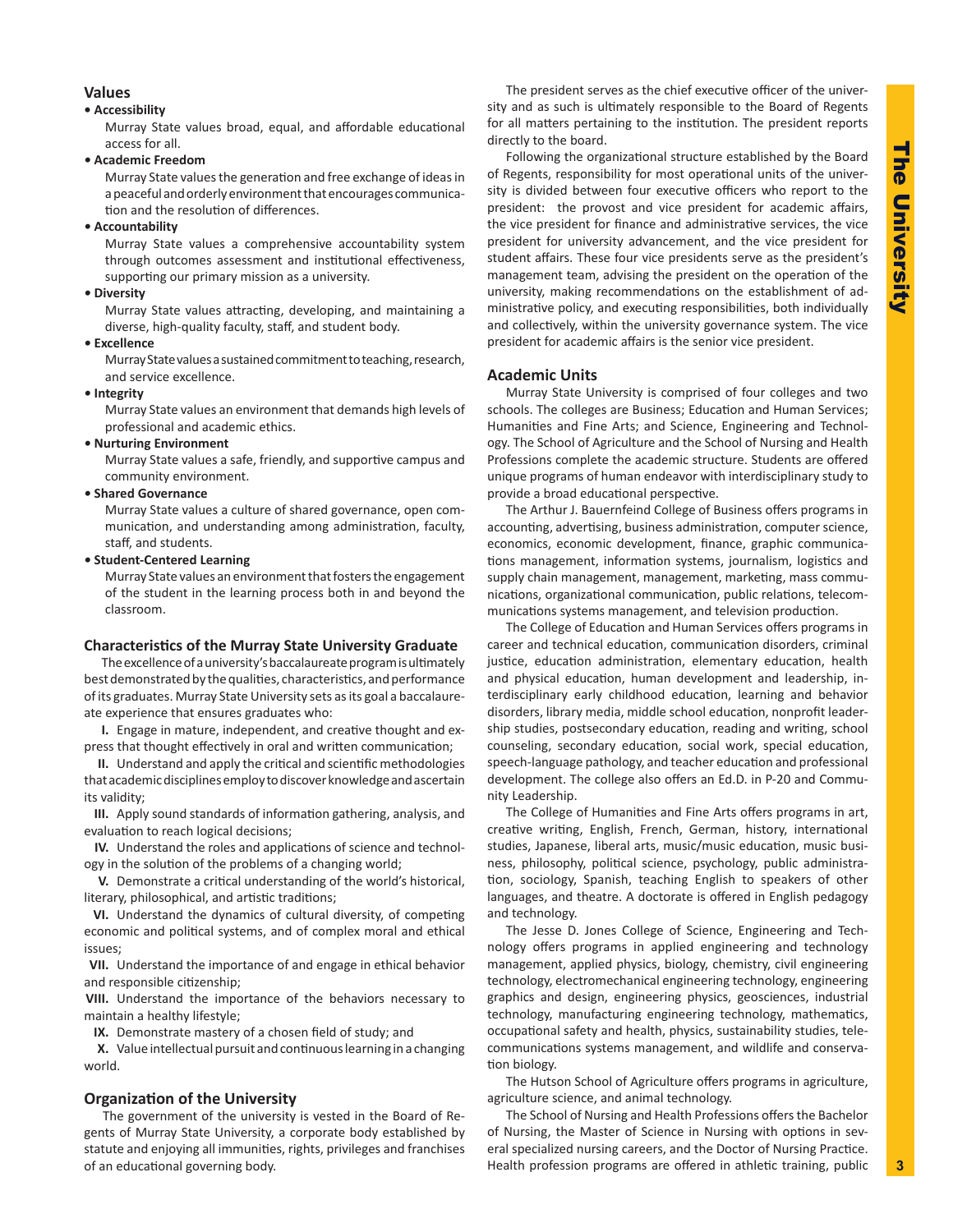and community health, exercise science, and nutrition, dietetics and food management.

Murray State University maintains high academic standards in a wide variety of programs, offers close student/faculty relationships, and provides career and job placement counseling.

# **International Education**

**International Education Policy**. The mission of Murray State University includes as a priority the commitment to international education in order to prepare students to function in an increasingly interdependent world. Through its Institute for International Studies and related efforts, the university supports and encourages the development of international content across the curriculum, the provision of opportunities for international experience for both students and faculty, the active and continuous exploration of international issues on campus, and the meaningful involvement in the life of the university of international students and scholars.

**Institute for International Studies.** The Institute for International Studies (IIS) was created for the unified coordination of international programs and activities at Murray State University. Evolving from the separately created Center for International Programs (1981) and the English Language Institute (1993), IIS supports Murray State's commitment to international education as an integral dimension of the university experience. IIS provides the following services to students, faculty and the community:

- **Assistance to International Students and Scholars.** Full-time international student advisors provide assistance in addressing the academic, personal, intercultural, and immigration needs of international students. Additionally, IIS provides students, research scholars and visiting faculty with orientation programs, immigration advising; and cultural enrichment activities. The International Student Organizations offer an active, caring community of support for almost 500 students from more than 60 countries.
- **Study Abroad.** The Education Abroad unit of IIS supports and trains students, faculty, and staff to participate in programs abroad. Faculty and Professional Staff are invited to submit program ideas annually and receive training and support for program development. Student programs abroad are supported through a team of advisors, an extensive scholarship program, and widespread academic and administrative support across campus. MSU provides opportunities to study across the globe in all academic areas in both English-speaking and foreign language environments. Students can study with their own MSU faculty on Signature Programs for semesters, winter break, spring break, or summer break; through direct enrollment semester and year exchange programs in universities abroad; or through one of several consortia providing semester, summer, and winter programs, including the Cooperative Center for Study Abroad (CCSA), International Business Seminars (IBS), and the Kentucky Institute for International Studies (KIIS). Study abroad programs combine formal academic coursework with hands-on experiences on location.
- **Special Program Development.** IIS is involved in initiating special programs with an international emphasis. Internal and external groups can work to develop programs to support their specific interests. *These have ranged from lecture series to longer curricular programs designed for language study, ESL training, or professional development.*
- **Curriculum Support.** With IIS support, the university has also developed and refined an international affairs curriculum on campus, initiated an English-as-a-Second-Language Program, created professional development seminars abroad, supported the development of a graduate TESOL program, and worked toward the creation of degree programs at home and abroad.
- **English as a Second Language Program.** The ESL Program prepares nonnative speakers of English for full-time study at Murray State

or other North American schools. Through careful assessment, intensive instruction, and out-of-class activities such as field trips, seminars, and a mentoring program, international students receive the personal attention they need to advance their English skills. For more information, see the section on International Student Admission in *Undergraduate Admission*s or *Graduate Admissions*.

#### **Student Affairs**

The primary concern of Student Affairs is the student. This concern encompasses retention, welfare, and growth and development in all dimensions of student life including educational, vocational, social-cultural, civility and tolerance, psychological, values clarification and physical. Student Affairs provides a variety of educational and administrative services, programs and activities in support of the Strategic Plan of the university. It is committed to excellence in and the integration of curricular and co-curricular activities to ensure a supportive living-learning environment.

Student Affairs' offices include Adventures in Math and Science; Campus Recreation/Wellness Center; Career Services; Curris Center; Governor's Minority Student College Preparation Program; Health Services; LBGT Programs; Multicultural Affairs; Student Conduct; Student Disability Services; Student Government; Student Involvement; Student Organizations; Student Support Services; University Counseling Services; University Post Office; and the Women's Center. These units are coordinated through the Office of Student Affairs, located on the fourth floor of Wells Hall, 270-809-6831. Students, their families, and the public are encouraged to contact any of these offices for information and assistance with any student-related concern. To view the *Student Life Handbook*, visit www.murraystate. edu/headermenu/administration/studentaffairs/policies.aspx.

#### **Statement on Research Involving Human Subjects**

Murray State University faculty and students must adhere to strict rules regarding the use of human subjects in research. All research involving human subjects (including, but not limited to the use of existing records as well as the collection of new data) must be reviewed and approved in advance by the University Institutional Review Board (IRB). Failure to obtain IRB approval or to follow IRB approved research protocols can result in serious penalties as well as restrictions on the use and dissemination of research findings. Faculty and students should consult the *IRB Procedures and Guidelines* for information on this subject.

# **General Student Complaint Procedure**

### **and Request to Amend an Educational Record**

Murray State University recognizes that there are times in which a student might have a grievance with University staff or faculty that does not fit the scope of other formal complaint/grievance policies or procedures. The following procedure provides a formal avenue for the resolution of a student complaint in the event that such differences cannot be resolved informally, including any student who desires to amend an educational record.

**Definitions.** 

**Complainant:** one who has a grievance or complaint within the scope of this procedure.

**Respondent:** one against whom a grievance is asserted.

**Days:** Calendar days.

**Faculty:** all persons, whether full or part-time, who are responsible for, assist in, or administer the instructional program. (See Sec. 2.1 of the *Faculty Handbook* for a complete definition.)

**Staff:** employees of Murray State University in non-teaching activities of various types in support of the educational, research, and service programs of the University. (See Sec. II.A of the *MSU Personnel Policies and Procedures Manual* for a complete definition.)

4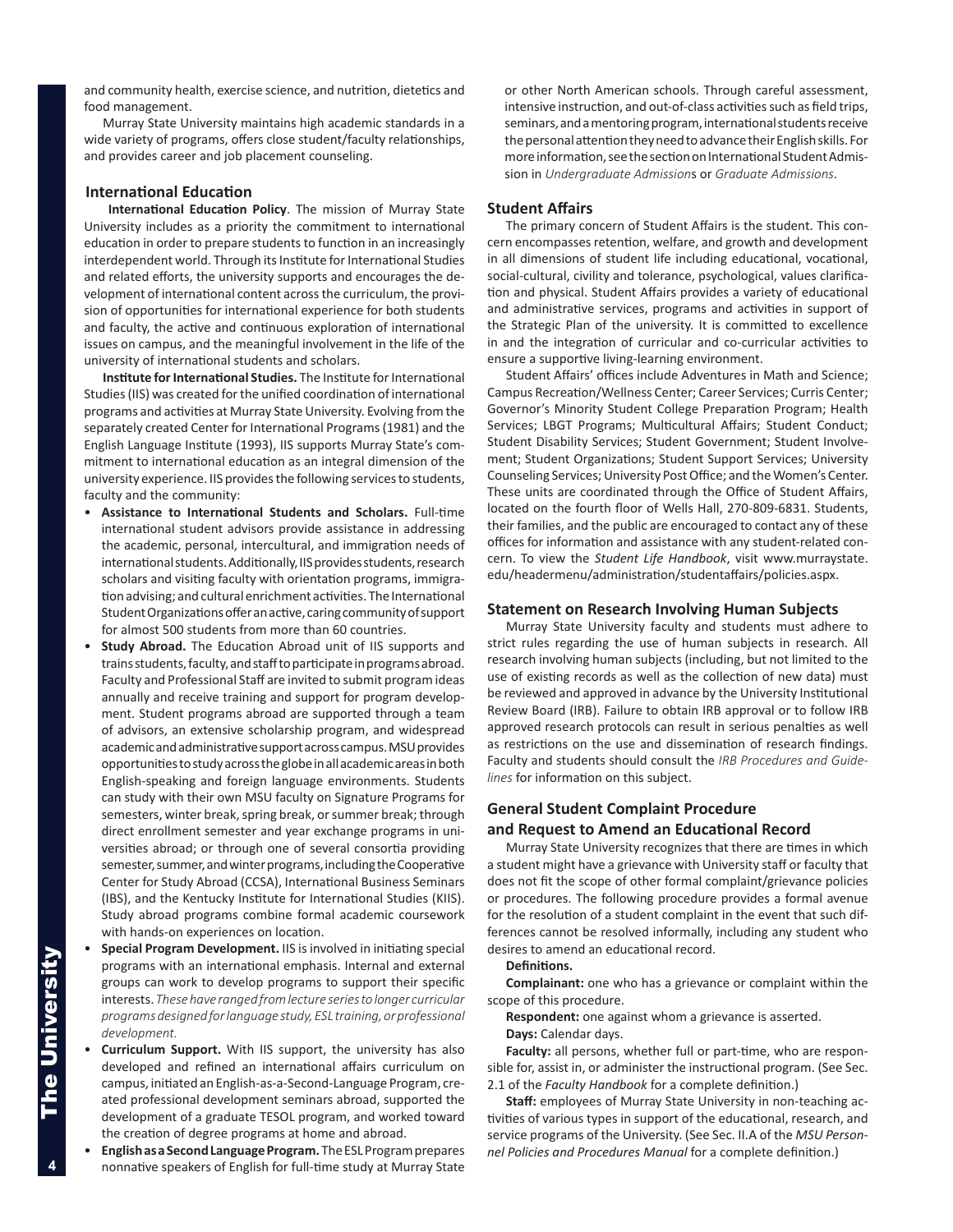**Grievance:** an allegation by a student of improper treatment of that student or of violation, misinterpretation, or improper application of existing policies, rules, regulations, practices, and/or procedures which the student believes to be unfair, inequitable, or a hindrance to that student's effective performance. The term "grievance" shall also include an allegation by a student that the student's educational record(s) contain information which is inaccurate, misleading or in violation of the student's rights of privacy, hereinafter referred to as a "Records Challenge". In regards to a Records Challenge, the student shall request in the grievance that said records be amended.

Disputes which are addressed in University, College, and Departmental policies or procedures should be resolved under those provisions and will not be considered under these procedures. For instance, disputes related to grades are addressed by the Grade Appeals Policy, allegations of discrimination against a University employee are addressed by the University policy, "Reporting Allegations of Discrimination and Discrimination Grievance Procedures," and grievances related to student employment are handled through the Student Employment Grievance Procedures published in the Student Employment Handbook. Disputes between students should be directed to the Associate Vice President of Student Affairs.

**Submitting Documents.** Any complaint, response, appeal, notice, or other document which is to be submitted in writing by a party must be submitted to the employee designated and must be submitted by hand-delivery or U.S. mail. No such document should be submitted electronically by, for example, email. Any such document will be deemed timely if it is postmarked within the time period for submitting the document.

**Limitations.** A written grievance (other than a Records Challenge) as provided in Step 3 must be initiated within forty-five (45) days of the most recent alleged incident giving rise to the grievance. Any special circumstances or request involving the time limitation set forth above will be considered and evaluated by the appropriate Academic Dean in the case of a faculty or staff respondent employed in Academic Affairs, or Director in the case of a grievance filed against a staff member employed in a non-Academic Affairs unit. In the event of a Records Challenge, same may be filed at any time.

#### **Procedures.**

**Step 1.** Before a formal grievance may be filed, the Complainant must discuss the grievance with the member of the faculty or staff with whom the dispute exists. In the event that the Respondent is a teaching assistant, the faculty supervisor should also be present during these discussions. In the event of a Records Challenge, the Complainant must discuss the grievance with the person who maintains custody of the record(s) challenged as being inaccurate, misleading or a violation of the student's rights of privacy. A decision regarding the informal grievance must be made within 3 days of the meeting and any agreement reached between the parties will be reduced to writing.

**Step 2.** Should the matter not be resolved to the satisfaction of the Complainant, and within 5 days of completion of Step 1, informal discussion should be sought with the Respondent's supervisor. A decision regarding the grievance must be made within 3 days of the meeting and any agreement reached between the parties will be reduced to writing.

In the event the Respondent's supervisor is the Dean or Director of the area in which the Respondent is employed, the Complainant should proceed to Step 3.

**Step 3.** Once the means of informal resolution on the collegiate/ unit level as described above have been exhausted, and within the time stated above under Limitations, the Complainant must provide his/her complaint in writing to the Academic Dean (in case of a faculty or staff respondent employed in Academic Affairs) or to the unit Director (in the case of a staff respondent who is not employed in Academic Affairs). The written statement shall (1) state the nature of the complaint and date of occurrence(s), (2) state how the Complainant has been affected, (3) state which University policies are involved (if applicable), (4) state how the Respondent is involved in the grievance, (5) state the facts upon which the complaint is based. If the complaint involves a Records Challenge, the Complainant shall state specifically which records are of concern and specify what information contained in the records is believed to be inaccurate, misleading or a violation of the student's privacy rights, and (6) state the relief requested by the Complainant and if a Records Challenge, state specifically in what manner the Complainant desires the record(s) to be amended.

**Step 4.** The Academic Dean or Director will immediately forward a copy of the complaint to the Respondent. The Respondent may submit a written response to the Dean or Director within 7 days from the time the complaint is hand delivered or 10 days from the date the complaint is mailed to the Respondent. A copy of any response from the Respondent will be provided to the Complainant.

**Step 5.** The Academic Dean or Director will proceed with the review of the complaint. The Academic Dean or Director will conduct such review as is believed is warranted. The Dean/Director may determine that the complaint can be decided based upon the written documents provided by the parties. The Dean/Director may determine additional proceedings are warranted. This may include meeting with the Complainant and the Respondent to gather additional facts and information about the allegations in the complaint. At any such meeting, the parties may be allowed to present other documents and individuals who may have relevant information. If the parties are able to reach an agreement regarding the grievance, the agreement will be reduced to writing.

The parties will be kept informed as to the progress of the review and will be advised of, and given the chance to respond to, any new information.

Once the review is finished, a report will be prepared by the Academic Dean or Director and distributed to the Complainant and Respondent. The report will review the allegations in the complaint and any response and the factual findings from the review. The report will be based on assertions and allegations to which the parties have had the opportunity to respond. The report will also state the Dean/Director's conclusions as to whether the complaint is valid. If the complaint is supported, the Dean/Director will determine the relief, if any, to be provided to the Complainant. In the event of a Records Challenge, should the report determine that the student's record(s) should not be amended, the report shall include information in regard to the student's right to a hearing.

**Step 6.** If the report of the Dean or Director is unsatisfactory to either party, that party may appeal to the Vice President of the area in which the Respondent is employed. That party will have seven days from the time the report is hand delivered or 10 days from the date the report is mailed to submit an appeal.

The appeal will be instituted by the appealing party's presenting to the Vice President a detailed written statement of the grounds for appeal; the party appealing will also provide the Vice President with a copy of the decision from the Dean/Director. In the event of a Records Challenge, the student may request a hearing in accordance with 34 C.F.R. §99.20-§99.21 which shall be granted. In such event, the hearing shall be scheduled within thirty (30) days of the request and the student shall be provided with written notification of the date, time and place no later than fourteen (14) calendar days prior to the scheduled hearing date. A copy of the written statement will be provided to the other party who will have 7 days from the time the report is hand delivered or 10 days from the date the report is mailed to submit a response to the Vice President. The Vice President will provide a copy of any response to the party filing the appeal.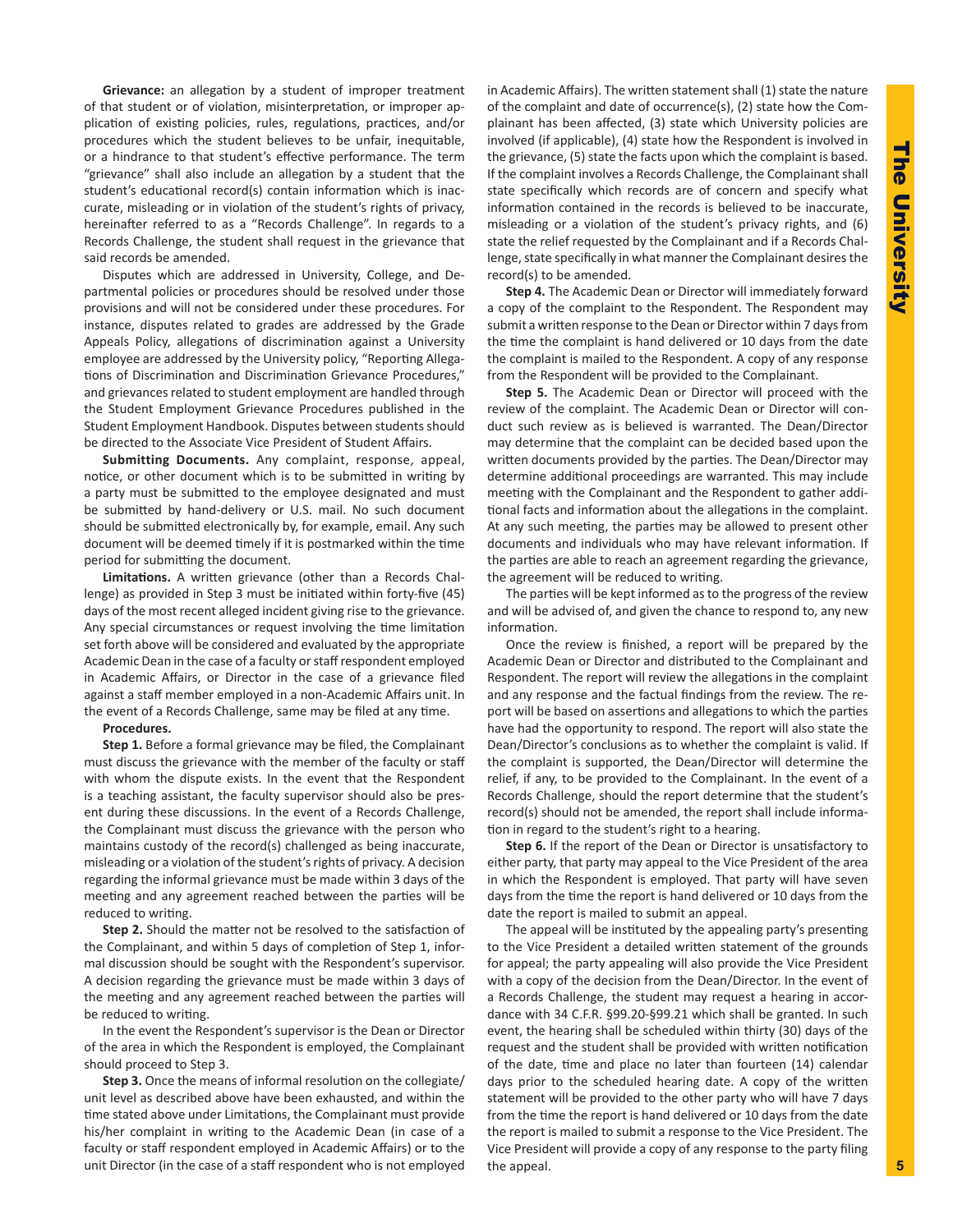The Vice President will review the appeal. If the appeal does not involve a Records Challenge, the Vice President may determine from the statement of appeal and response that the appeal can be decided based upon the previous decision and the documents from the parties. In that case, the Vice President will review the decision and the arguments presented, and will submit a decision with supporting reasons to the parties and the Dean/Director. If the Vice President believes that additional proceedings are warranted in order to consider the appeal fully, or in the event that a hearing has been requested in connection with a Records Challenge, he/she will develop rules or procedures consistent with this policy which shall be provided to the Complainant and Respondent no later than fourteen (14) days prior to the scheduled proceeding/hearing.

The final decision in all such appeals will be made by the Vice President. If the complaint is supported the Vice President will determine the relief, if any, to be provided to the Complainant. The decision of the Vice President shall be made within twenty (20) days of the last date of submission or, if applicable, the hearing. The decision shall be based solely on the evidence presented and shall include a summary of the evidence and the reasons for his/her decision.

In the event of a Records Challenge, the Vice President shall conduct a hearing within thirty (30) days of the date the request for a hearing is received by the Vice President. Written notice of the hearing, including the date, time and place, shall be provided to the student and the Respondent at least fourteen (14) days prior to the scheduled hearing. The student shall also be notified of the right to be represented at the hearing by one or more individuals (at the student's expense) including representation by an attorney. The Vice President shall render a decision within twenty (20) days of the hearing. Same shall be in writing with copies provided to the student and the Respondent. The decision shall be based solely on the evidence presented and shall include a summary of the evidence and the reasons for the decision.

In the event of a hearing on a Records Challenge, if it is determined that the information contained in the student's educational record is inaccurate, misleading or in violation of the privacy rights of the student, the record(s) in question shall be ordered to be amended accordingly and the student shall be notified of same in writing. If, as a result of the hearing in a Records Challenge it is determined that the information contained in the educational record is not inaccurate, misleading or in violation of the privacy rights of the student, the student shall be notified of same in writing along with information advising the student that he/she has the right to place a statement in the record commenting on the contested information in the record or stating why the student disagrees with the decision. In such event, the statement by the student shall be maintained with the contested record(s) for as long as the record(s) are maintained and shall be disclosed whenever the portion of the student's record(s) to which the statement relates is disclosed.

**General**. In the event the applicable Dean or Director is the Respondent, the Complainant should notify the applicable Vice President at the completion of Step 1 and the Vice President will appoint an individual to fulfill the functions of that Dean/Director under these procedures. The matter will then proceed to Step 3.

In the event the applicable Vice President is the Respondent, the Complainant will notify the Office of the President after Step 1. The President will appoint individuals to perform the function of both the Dean/Director and Vice President. The matter will then proceed to Step 3.

In the event the Respondent is employed in an area which is not overseen by a Vice President, the President, upon written notice from the Complainant, will appoint an individual who will perform the duties and functions of a Vice President with respect to the complaint.

The parties may have an advisor, including an attorney. Advisors will not participate in any reviews or meetings. Exception: In the event of a hearing for a Records Challenge, the student at his/her own expense may be represented by one or more individuals of his or her own choice, including an attorney. Any person representing a student in a Records Challenge may fully participate on behalf of the student in the Records Challenge hearing.

University employees involved in each step recited above will maintain records of each grievance received and provide them, upon request, to an appropriate University office.

University employees are expected to cooperate with reviews by the Dean/Director/Vice President. All relevant information not privileged will be available to the Dean/Director/Vice President.

It is the purpose of these procedures to address grievances of students as provided here. These procedures are not intended to be used as a disciplinary mechanism against Complainants or Respondents.

It is the intent of these procedures that grievances be resolved as expeditiously as possible.

*NOTE: If at any point in this process, it is determined that the grievance is covered by any other University policy or procedure, then such other policy or procedure will be followed.* 

#### **Policy on Academic Honesty**

Murray State University takes seriously its moral and educational obligation to maintain high standards of academic honesty and ethical behavior. Instructors are expected to evaluate students' academic achievements accurately, as well as ascertain that work submitted by students is authentic and the result of their own efforts, and consistent with established academic standards. Students are obligated to respect and abide by the basic standards of personal and professional integrity.

#### **Violations of Academic Honesty include:**

- **•Cheating** Intentionally using or attempting to use unauthorized information such as books, notes, study aids, or other electronic, online, or digital devices in any academic exercise; as well as unauthorized communication of information by any means to or from others during any academic exercise.
- **•Fabrication and Falsification** Intentional alteration or invention of any information or citation in an academic exercise. Falsification involves changing information whereas fabrication involves inventing or counterfeiting information.
- **•Multiple Submission** The submission of substantial portions of the same academic work, including oral reports, for credit more than once without authorization from the instructor.
- **•Plagiarism** Intentionally or knowingly representing the words, ideas, creative work, or data of someone else as one's own in any academic exercise, without due and proper acknowledgement.

Instructors should outline their expectations that may go beyond the scope of this policy at the beginning of each course and identify such expectations and restrictions in the course syllabus. When an instructor receives evidence, either directly or indirectly, of academic dishonesty, he or she should investigate the instance. The faculty member should then take appropriate disciplinary action.

Disciplinary action may include, but is not limited to the follow-

ing:

1. Requiring the student(s) to repeat the exercise or do additional related exercise(s).

2. Lowering the grade or failing the student(s) on the particular exercise(s) involved.

3. Lowering the grade or failing the student(s) in the course.

**If the disciplinary action results in the awarding of a grade of** *E* **in the course, the student(s) may not drop the course.** 

6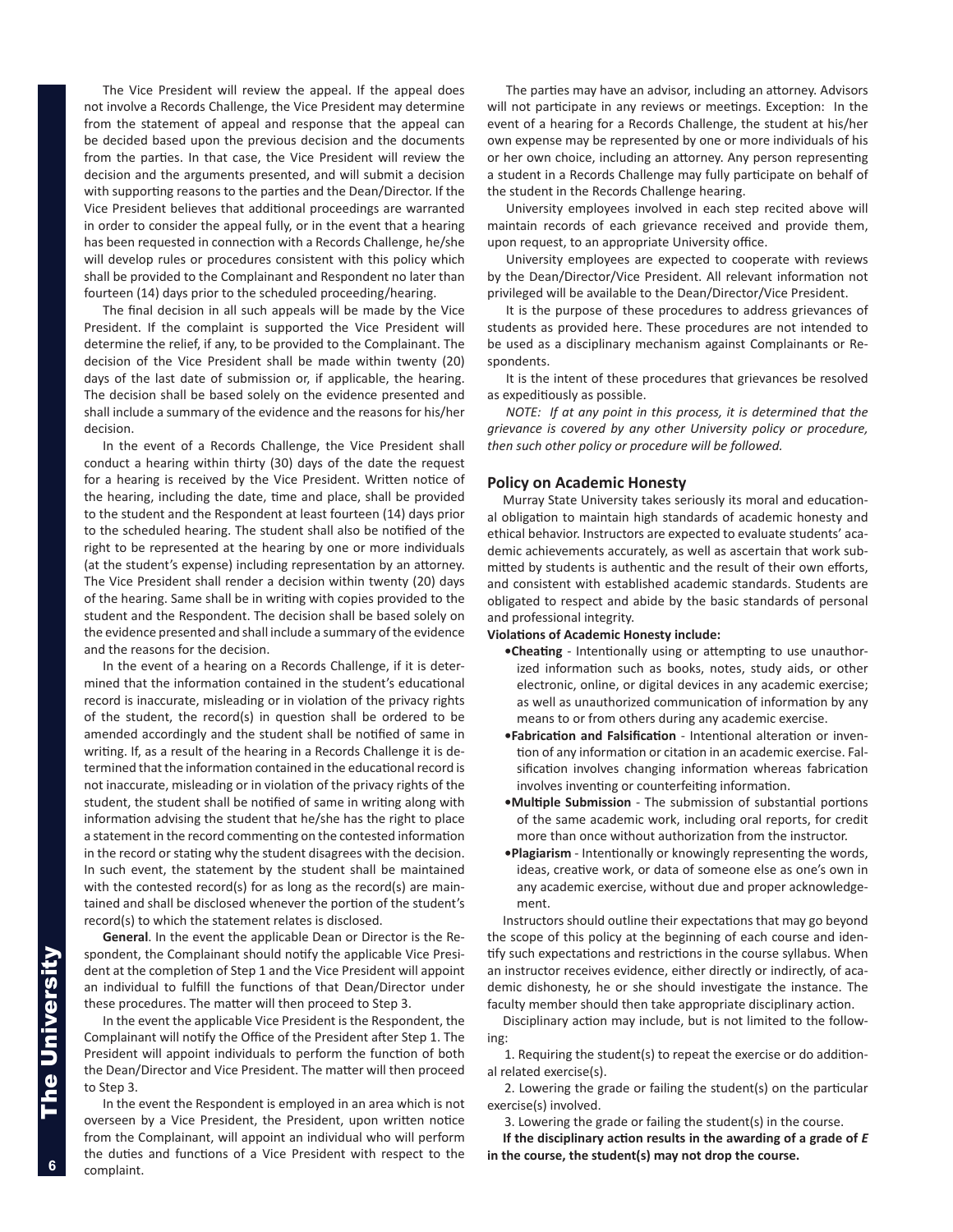Faculty reserve the right to invalidate any exercise or other evaluative measures if substantial evidence exists that the integrity of the exercise has been compromised. Faculty also reserve the right to document in the course syllabi further academic honesty policy elements related to the individual disciplines.

A student may appeal the decision of the faculty member with the department chair in writing within five working days. **Note:** If, at any point in this process, the student alleges that actions have taken place that may be in violation of the Murray State University Non-Discrimination Statement, this process must be suspended and the matter be directed to the Office of Institutional Diversity, Equity and Access. Any appeal will be forwarded to the appropriate university committee as determined by the Provost. *(Revisions adopted by Board of Regents, June 2012.)*

# **Policy on Attendance**

Students are expected to attend all classes in which they are enrolled for credit or audit purposes. An instructor may establish attendance policies for each class so long as they: (1) are clearly published in the course syllabus, (2) distinguish between excused and unexcused absences and (3) are consistent with university policies as outlined in this Bulletin.

Excused absences fall into two broad categories:

1. Absence due to personal illness or death in the immediate family or other extraordinary personal circumstance. Faculty may require appropriate authentication or documentation.

2. Absence due to student participation in a University Sanctioned Event in which the student serves as a representative of the institution.

University Sanctioned Events shall include those officially scheduled activities (practice and training sessions NOT included) related to intercollegiate athletics, performing groups, teams who represent the university in debate, forensics or other academic competitions, and absences occurring when a student is out of the country for a study abroad experience. Other activities and events may be added to this listing upon recommendation of the Sanctioned Events Committee and approval by the Provost. This committee shall consist of the Vice President for Student Affairs, the Director of Athletics, the Faculty Senate President, a student appointed by the President of the Student Government Association, and the Provost or his designee. The official list of approved, sanctioned activities and events shall be maintained in the Office of the Provost.

Attendance and participation in class activities is essential to success in college. Absences, for whatever purposes, can potentially undermine the shared goal of student learning. In cases where student absences are clearly unavoidable, it is essential that students and faculty alike approach the resolution of the difficulty with a clear commitment to the mutual goal of student learning.

**Responsibilities of Students:** Students missing class(es) as a result of activities covered above shall notify the instructor in writing at the beginning of the semester and, in the case of scheduled events, this notification shall not be less than one week prior to the absence. Students with excused absences are excused from class attendance but are not excused from work assigned or expected as a part of that class period. Students, in conjunction with each course instructor, are required to develop a plan for alternative assignments or the make-up of all work missed and must complete this work within a time frame mutually agreed upon with the instructor.

**Responsibilities of Faculty:** Faculty are expected to plan with students who have excused absences to develop alternatives and make-up assignments. Such alternatives are not expected to diminish faculty expectations of students, nor may they reduce opportunities for students to demonstrate performance.

**Responsibilities of Others:** Deans and department chairs share the responsibility for ensuring proper orientation of all full and part-time faculty regarding the provisions of this policy. Administrators, sponsors and coaches of various student activities share an important role in ensuring that students understand their responsibilities with respect to this aspect of student performance. Specific guidelines and procedures should be developed for each sport or activity to ensure timely communication between students and faculty. Advance lists of varsity/participating students along with schedules of away or off-campus activities or matches should be provided to students so that they, in turn, can share this information with faculty at the beginning of the semester.

**Questions and Appeals:** In the event of questions or concerns regarding the implementation of this policy in specific classroom situations, students and faculty should be guided by the following:

1. If there is a question regarding whether a specific activity is an officially sanctioned event for which terms of this policy might apply, the inquiry should be addressed to the Office of the Provost.

2. In the event a student is concerned with the implementation of this policy in a specific course, the student should try to resolve the matter by discussing it first with the instructor, then with the department chair, and if resolution is still not reached, then with the collegiate dean. If the matter is not settled through this process, the student may seek resolution through the appropriate collegiate grievance/appeal process.

3. Instances of student abuse or violation of the terms of this policy should be reported to the dean or director responsible for the sanctioned event and to the Vice President for Student Affairs.

**For absences directly related to military service or veterans affairs, see the** *Registration and Academic Records chapter.* 

#### **Policy on Combating Sexual Harassment**

**Commitment.** Murray State University is committed to maintaining an environment free from unlawful discrimination. Consistent with this, sexual harassment will not be tolerated at Murray State University. The University will continue to educate the campus with respect to sexual harassment and will continue to provide avenues for redress when issues arise. However, it is the responsibility of all Students, Faculty, Staff, and Regents to avoid sexually harassing behaviors.

**Definitions.** Sexual harassment is a form of gender discrimination which violates state and federal law and University policy. Students and employees can be the victims, or perpetrators, of sexual harassment. Whether actions constitute sexual harassment depends upon the particular facts surrounding, and law applicable to, the situation in question. However, in general, sexual harassment may be present if there are unwelcome sexual advances, requests for sexual favors, or other verbal or physical conduct of a sexual nature and:

1. submission to such conduct is made explicitly or implicitly a term or condition of an individual's employment or participation or performance in any course, program, or activity;

2. submission to or rejection of such conduct by an individual is used as a basis for making decisions with respect to the individual's employment or participation or performance in any course, program, or activity; or

3. such conduct has the purpose or effect of unreasonably interfering with an individual's work performance or participation or performance in a course, program, or activity, or creates an intimidating, hostile, or offensive environment for work or any course, program, or activity.

Sexual harassment can occur in different relationships including that of supervisor-employee, teacher-student, and student-student. Purely voluntary personal or social relationship without any of the discriminatory effects noted above may not be sexually harassing behavior. However, Regents, administrators, faculty, and staff are strongly urged to avoid relationships of an amorous or intimate nature with individuals, such as subordinates or students, whom they